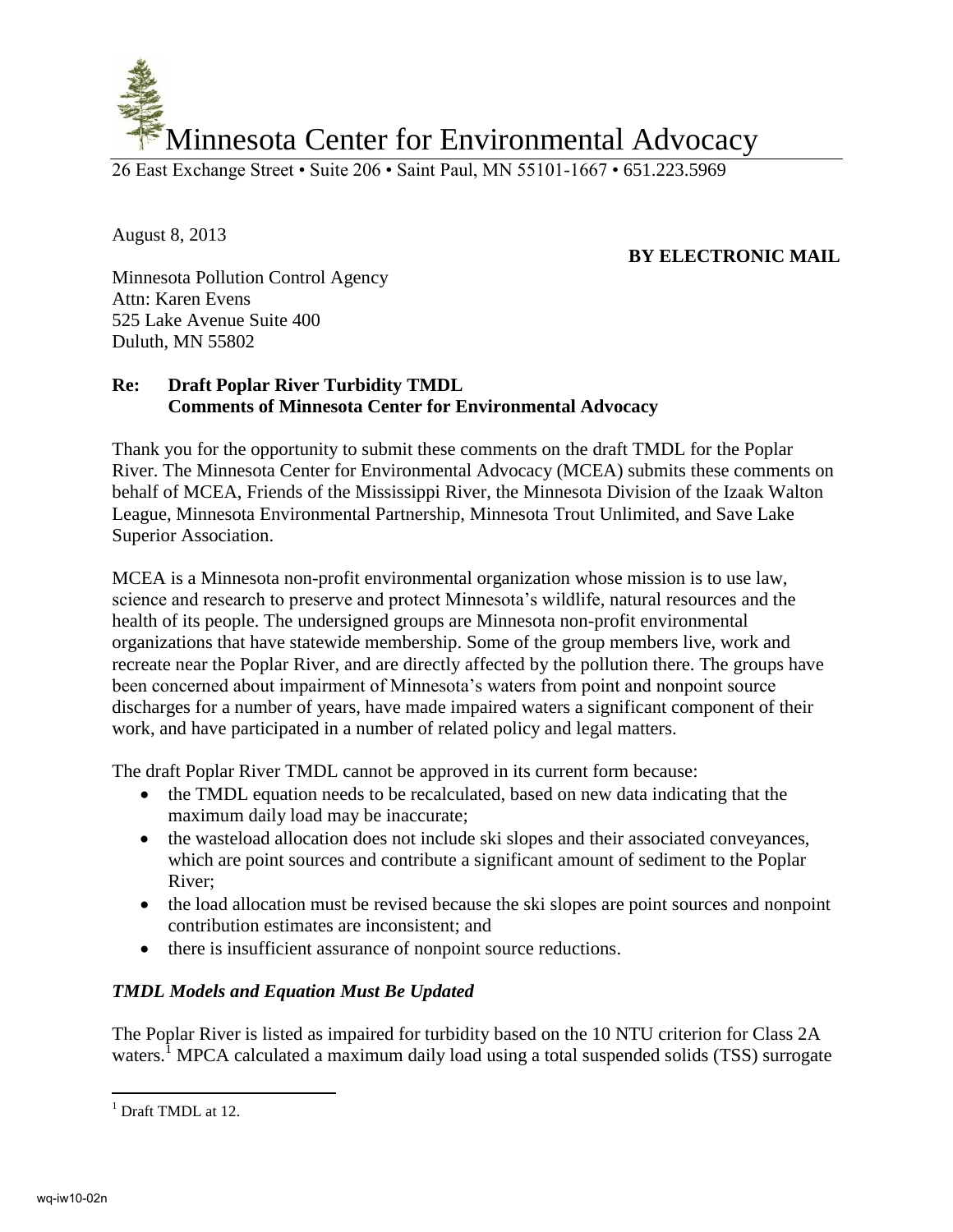of 12 mg/l.<sup>2</sup> The draft TMDL uses TSS monitoring data from 2001-2006 to calibrate FLUX and Watershed Erosion Potential Project (WEPP) models. It uses a flow duration curve to identify critical conditions and estimated contributions from categories of nonpoint sources.<sup>3</sup> These monitoring data were also used to assign reductions and load allocations.

The draft TMDL relies on three studies of the Poplar River watershed to determine the existing sediment load and the required reductions. In 2008, RTI International conducted a study to evaluate sediment sources and develop an initial TMDL.<sup>4</sup> The University of Minnesota subsequently conducted two studies, completed in  $2010<sup>5</sup>$  and  $2013<sup>6</sup>$ , which modeled sediment loading and source assessment. The University of Minnesota studies contain additional (and sometimes contradictory) information about the total sediment loading and the relative contributions from each category of sources. For example, the mean sediment load estimated in the University of Minnesota study was 15% lower than estimated in the RTI study.<sup>7</sup> The draft TMDL does not appear to account for the University of Minnesota study results in assigning maximum daily loads. Nor does it account for changes in land use in the watershed that may affect flow and sediment loading.<sup>8</sup>

The RTI report estimated sediment contributions from each source category at low, median, and high flows.<sup>5</sup> The subsequent University of Minnesota reports similarly calculated low, median, and high-flow sediment contributions. Only the contributions from ski runs, which dropped slightly in the University of Minnesota study, appear to have been updated in the draft TMDL; it is not clear why the draft TMDL only includes this updated estimate.<sup>10</sup>

Despite the TMDL claim that "The entire record of data was used at each site to estimate sediment loading,"<sup>11</sup> recent monitoring data have shown significant changes since the data relied upon to develop the draft TMDL. An MPCA analysis showed sediment loading in the Poplar River a dropped 35 percent during similar precipitation conditions since the 2001-2006 data used in the draft TMDL.<sup>12</sup> The Poplar River Management Board identified several actions that contributed to sediment reductions from ski slopes and stormwater runoff.<sup>13</sup> The draft TMDL does not utilize the more recent monitoring data in the models used for the TMDL, does not

<sup>2</sup> *Id.* at 12, 23.

<sup>3</sup> *Id.* at 30.

<sup>&</sup>lt;sup>4</sup> "Poplar River Turbidity Assessment," RTI International et al., Mar. 24, 2008 ("RTI 2008").

<sup>5</sup> Brad Hansen, "Poplar River Sediment Source Assessment," University of Minnesota, Mar. 30, 2010 ("Hansen 2010").

<sup>&</sup>lt;sup>6</sup> John L. Nieber, "Lower Poplar River Watershed Sediment Source Assessment," University of Minnesota, Feb. 2013 ("Nieber 2013").

<sup>&</sup>lt;sup>7</sup> Nieber 2013 at 41.

<sup>&</sup>lt;sup>8</sup> See "Poplar River Water Quality Background," Poplar River Management Board, Feb. 2013, available at http://www.poplarriverboard.com/pdf/Feb.13.Update.Poplar\_River\_Water\_Quality\_Background.pdf <sup>9</sup> RTI 2008 at 26; draft TMDL at 30.

<sup>10</sup> Draft TMDL at 45.

<sup>11</sup> *Id.* at 25.

<sup>12</sup> *See* "2013 MPCA Data Analysis," available at

http://www.poplarriverboard.com/pdf/MPCA\_Load\_Data\_Poplar\_2009\_11.pdf.

<sup>&</sup>lt;sup>13</sup> "Poplar River Water Quality Background," Poplar River Management Board, Feb. 2013, available at http://www.poplarriverboard.com/pdf/Feb.13.Update.Poplar\_River\_Water\_Quality\_Background.pdf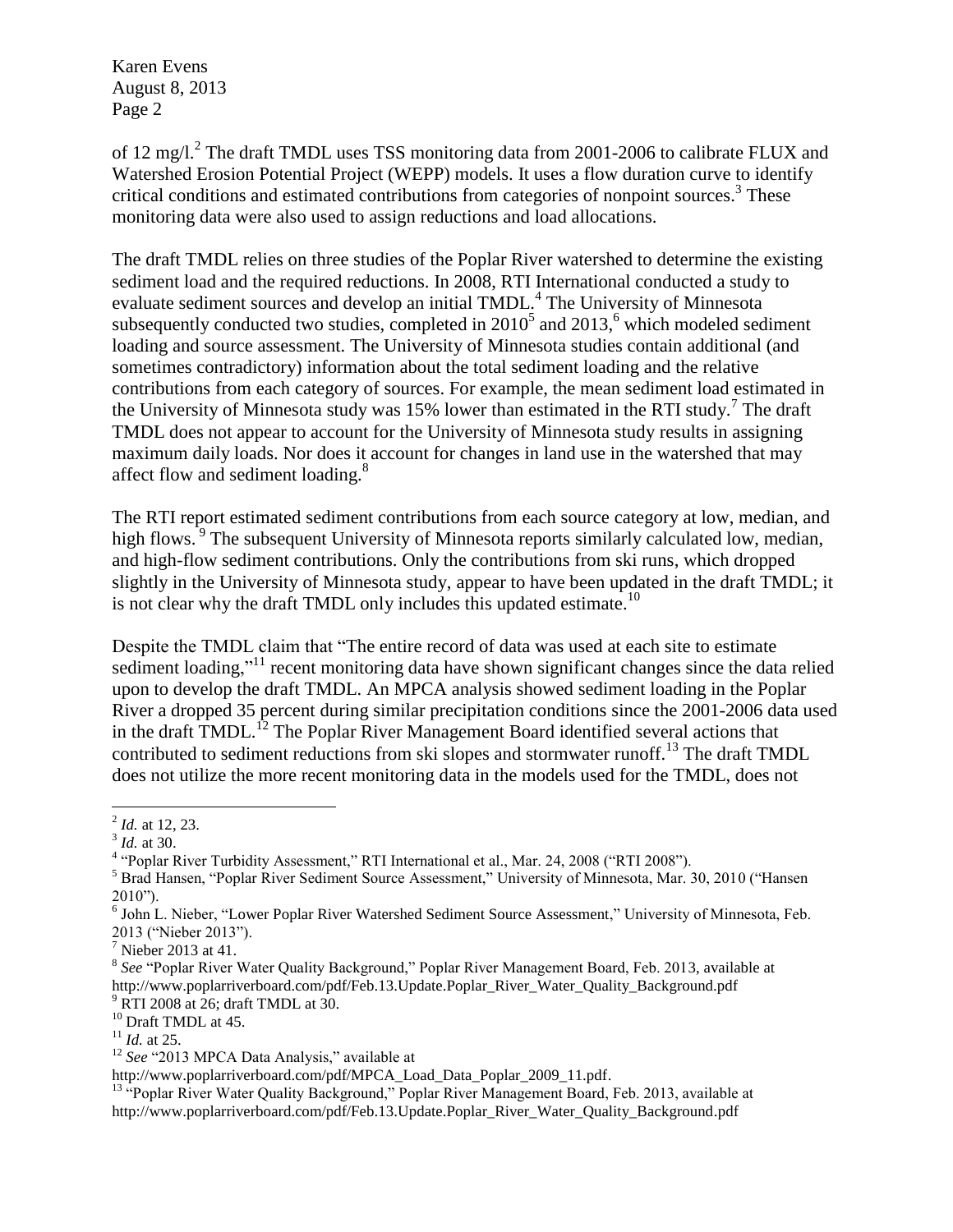calibrate the TMDL using current data, and does not evaluate whether the changes would affect the allocations assigned. Changes in the load affect the degree of impairment and the implementation actions required to reduce sediment loading watershed.

In addition to the differences between studies that were not clearly resolved in the TMDL, the monitoring data showing sediment reductions represents a significant change from the baseline conditions in the draft TMDL. The final TMDL should incorporate more recent monitoring data to ensure that the assigned loads reflect actual conditions on the ground. If the TMDL is not properly calibrated to the existing conditions and available monitoring data, the resulting load allocations will be inaccurate.

## *Inaccurate Load Assignment and Inadequate Pollution Source Assessment*

The draft TMDL provides inaccurate and inadequate detail of the magnitude of pollutant sources in the watershed. Point sources are listed as nonpoint sources, pollution contributions during the critical conditions are not identified, and conflicting estimates of contributions within the load allocation are unresolved.

The Clean Water Act requires a TMDL to include a wasteload allocation and a load allocation for point and nonpoint sources, respectively.<sup>14</sup> To determine the wasteload and load allocations, the TMDL must assess pollution sources and assign loads.<sup>15</sup> Under EPA guidance, "The source assessment is needed to evaluate the type, magnitude, timing, and location of loading to an impaired waterbody."<sup>16</sup> As a part of the assessment, "each activity should be evaluated to determine its individual pollutant generating mechanisms, processes, and potential magnitude."<sup>17</sup> MPCA protocol provides similar guidance, stating that "the TMDL submittal should include an identification of the point and nonpoint sources of the pollutant of concern, including location of the source(s) and the quantity of the loading, e.g., lbs/per day."<sup>18</sup> Without an accurate source assessment, it is impossible for EPA to determine the accuracy of the wasteload and load allocations and it cannot approve the  $TMDL<sup>19</sup>$ 

## *Ski Slopes and Runoff Conveyances Must Be Placed in the Wasteload Allocation*

Information provided in the draft TMDL and in its supporting documents shows that the ski slopes and their associated runoff conveyances are point sources discharging sediment that must be placed in the wasteload allocation.

It is unlawful under the federal Clean Water Act to discharge any pollutant into waters of the United States absent an NPDES permit.<sup>20</sup> "Discharge of a pollutant" means "any addition of any

 $\overline{a}$  $^{14}$  33 U.S.C. § 1313(d)(1)(C); 40 C.F.R. §§ 130.2, 130.7.

<sup>15</sup> 40 C.F.R. §§ 130.2, 130.7.

<sup>16</sup> *Protocol for Developing Sediment TMDLs*, U.S. EPA, Nov. 1999, at 5-1.

<sup>17</sup> *Id.*

<sup>18</sup> *MPCA Turbidity TMDL Protocol Guidance and Submittal Requirements*, MPCA, Mar. 2007, at 59.

<sup>&</sup>lt;sup>19</sup> Guidelines for Reviewing TMDLs under Existing Regulations issued in 1992, May 20, 2002, U.S. EPA, at 1.

 $20$  33 U.S.C. § 1311(a).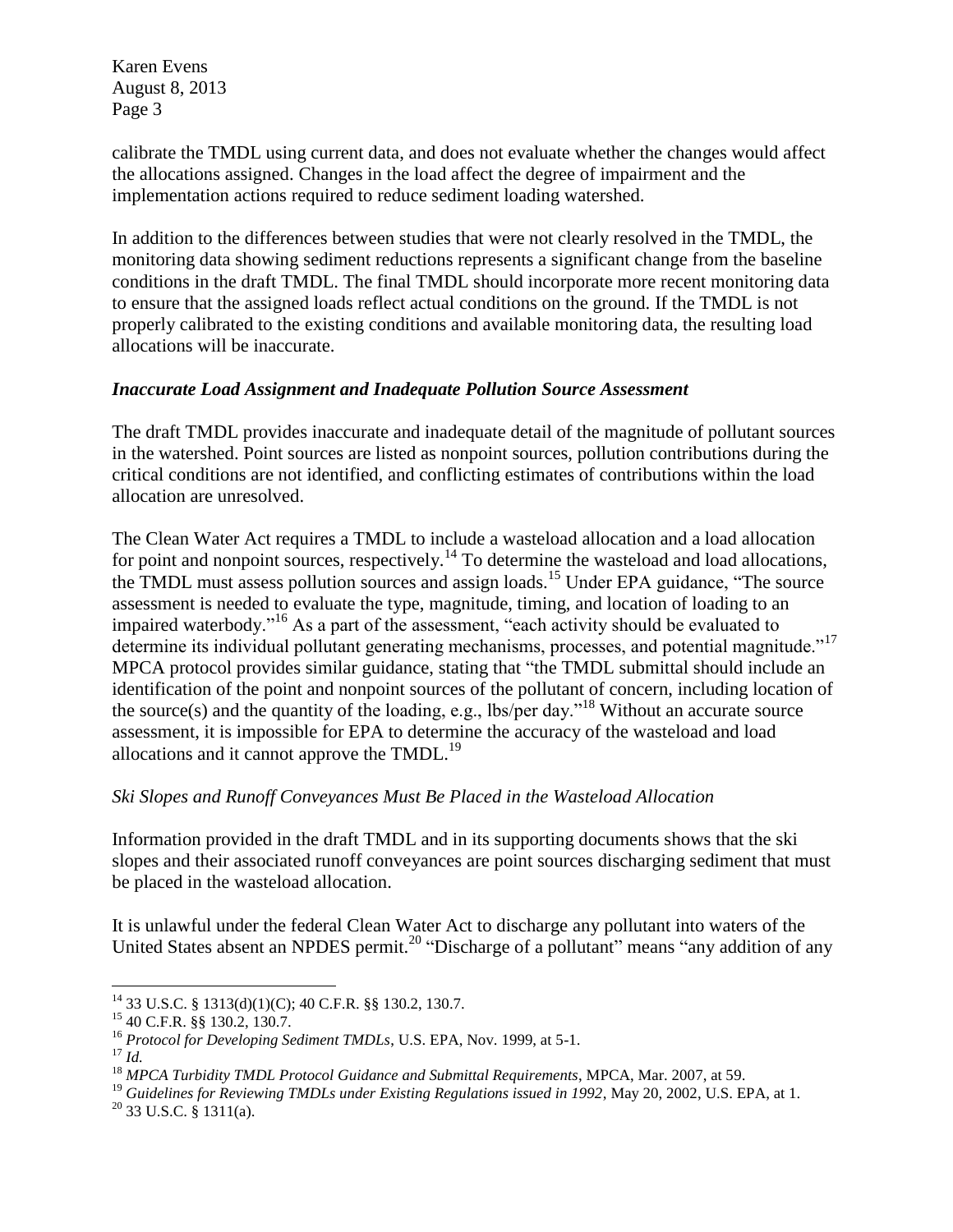pollutant to navigable waters from any point source..."<sup>21</sup> A "point source" is "any discernible, confined and discrete conveyance, including but not limited to any pipe, ditch, channel, tunnel, conduit, well, discrete fissure, container, rolling stock, concentrated animal feeding operation, or vessel or other floating craft, from which pollutants are or may be discharged."<sup>22</sup>

Discharges from point sources must be placed in the wasteload allocation of a TMDL.<sup>23</sup> Process water containing pollutants discharged from pipes is, by definition, a point source and must be put in the wasteload allocation.<sup>24</sup> Even if a state has not permitted a point source discharge, "A pipe is a pipe, and . . . [is] thus incorporated into the wasteload allocation.<sup>225</sup> On August 28, 2012, MCEA filed a 60-day notice of intent to sue Lutsen Mountains Corporation for discharging pollutants without obtaining an NPDES permit. The letter alleged that the ski slopes and associated conveyances transported and discharged sediment into the Poplar River. To date, MCEA has not filed suit against Lutsen Mountains Corporation and the facility does not have an NPDES permit.

The draft TMDL provides descriptions showing that the ski slope discharge and associated conveyances satisfy the point source definition. Stormwater and artificial snow meltwater, both carrying sediment, are directed through man-made conveyances and discharge to surface water through pipes. For example, the Brule tight-line is described as:  $^{26}$ 

a pipe that is 36" in diameter that runs from just above the county road to an energy dissipating concrete vault near the bottom of the slope. . . .The tight-line collects surface water just above the county road and delivers it to this vault. After the water has gone through the vault, it is free to flow into the river through a single pipe.

In addition to this discharge, there is another point source nearby: "Parallel to the tightline is another pipe which collects water below the county road by implementing water bars every 100'."<sup>27</sup> These water bars are man-made changes to the landscape to redirect water to a pipe that discharges directly to the river.<sup>28</sup>

As explained in the 2010 University of Minnesota report, the Eagle Mountain storm water system is:<sup>29</sup>

a series of rock lined ditches and drop inlets to pipes, which allow larger flows to be shunted from the ditches. The system discharges near the river into a short

 $21$  33 U.S.C. § 1362(12).

 $22$  33 U.S.C. § 1362(14).

 $23$  40 C.F.R. § 130.2 (defining "TMDL" and "wasteload allocation").

<sup>24</sup> *Id.*; *MCEA v. EPA*, 2005 WL 1490331, Civil No. 03-5450 (D. Minn. 2005).

<sup>25</sup> *MCEA v. EPA*, 2005 WL 1490331, Civil No. 03-5450 (D. Minn. 2005).

<sup>&</sup>lt;sup>26</sup> Hansen 2010 at 25.

<sup>27</sup> *Id.* at 25.

<sup>28</sup> *Id.*

<sup>29</sup> *Id.* at 26.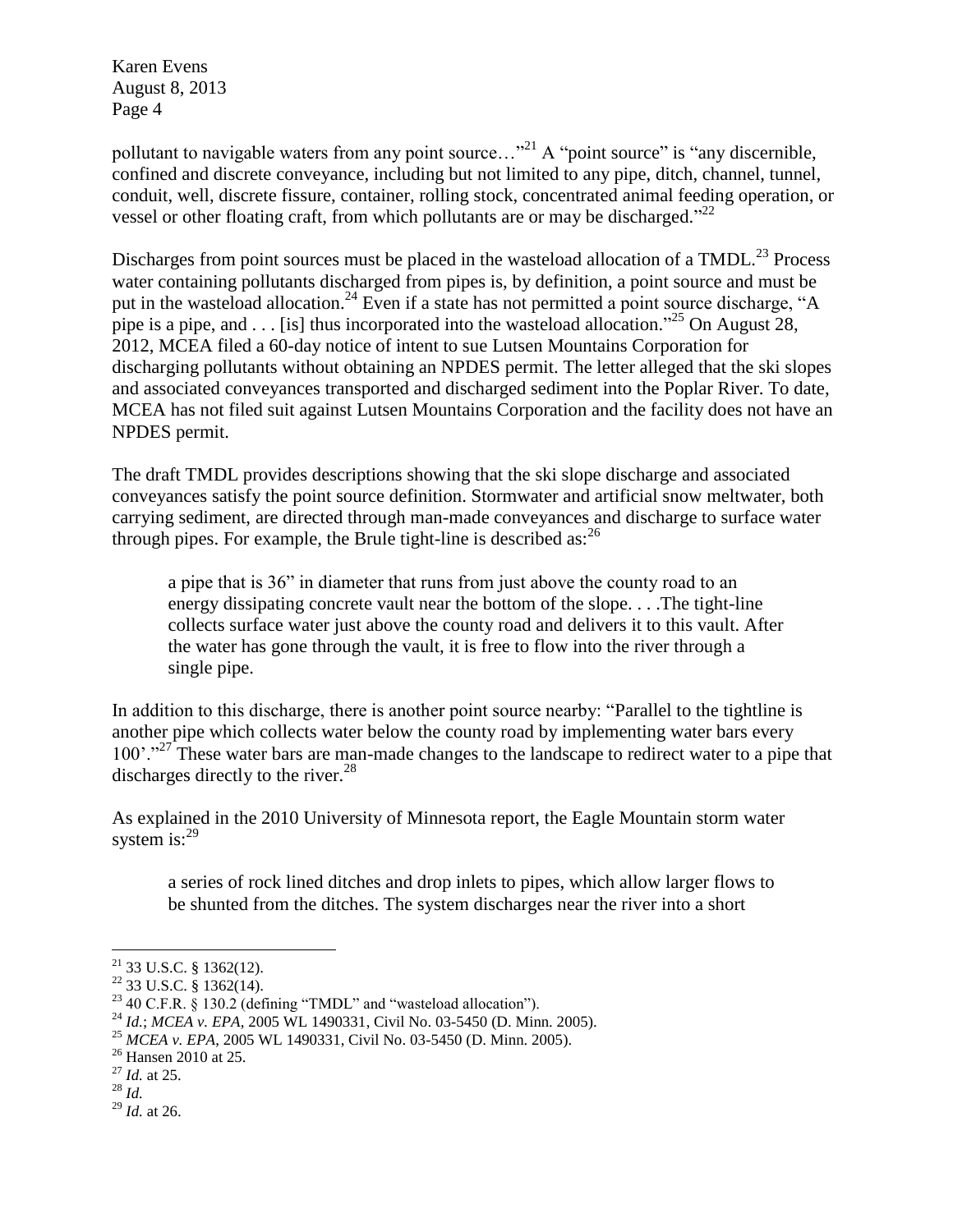> ditch, protected by a rock weir. The water from the system then follows an old river channel, which directs it into the current river channel.

As with the tight-line system, stormwater and artificial snow meltwater picks up sediment and is channeled through man-made ditches and pipes, ultimately discharging to surface water.

Other examples of such channelized sediment sources described in the TMDL and supporting reports include:

- So-called "water bars," or ditches built across ski hills to channel snowmelt; $^{30}$  Lower Meadow ski run, which has a 2-foot deep gully that has cut through the berms;<sup>31</sup>
- A ponded area that collects water from Mystery Mountain ski slopes and fills with runoff that discharges directly into Poplar River; $32$
- A road on White Birch ski run that has caused a gully to form that runs directly to the river, and a second gully that goes directly downhill along the service road;<sup>33</sup>
- Ullr Gully<sup>34</sup> and Ullr tight-line;<sup>35</sup> and
- Each individual ski hill, which is clear-cut and engineered to direct water down the hill at a faster speed, leading to greater capacity for and delivery of sediment.

The discharges from ski slopes collect water that Lutsen withdraws from surface water, sprays onto private lands, and then discharges into the Poplar River. The water carries sediment at rates that are higher than the natural background levels, in part because of the deforestation and grading performed to operate the ski slopes.

Lutsen's runoff is not stormwater because it includes a substantial amount of additional water that picks up sediment as it runs down the hill and into Lutsen's point source ditches and ravines. Stormwater is defined under the Clean Water Act as "stormwater runoff, snow melt runoff, and surface runoff and drainage."<sup>36</sup> If Lutsen did not add artificial snow to its naturally occurring runoff, this definition might apply. The additional of artificial snow means Lutsen's activity falls outside the definition of stormwater. This runoff is not precipitation; it is process water.

The artificial snow ultimately carries more sediment to surface water through conveyances, including ditches and pipes. The University of Minnesota found that increased snow on the ski runs led to increased sediment runoff.<sup>37</sup> Between 2001 and 2005, Lutsen Mountains Corporation drew an average of 76.2 million gallons of water a year for use in snow-making, which equates to approximately 12 inches of water applied to the ski runs.<sup>38</sup> More than 85 million gallons were

 $\overline{a}$ <sup>30</sup> *Id.*

<sup>&</sup>lt;sup>31</sup> *Id.* at 43; Nieber 2013 at 40.

<sup>32</sup> Hansen 2010 at 43.

<sup>33</sup> *Id.* at 43-44; Nieber 2013 at 40.

<sup>&</sup>lt;sup>34</sup> Nieber 2013 at 37-38 (noting that the drainage area to the ravine increased due to redirected water).

<sup>35</sup> Hansen 2010 at 25; *see* "Ullr Tightline Project at Lutsen," Cook County, last visited July 30, 2013, available at http://www.co.cook.mn.us/index.php/soil-and-water/1599-ullr-tightline-project-at-lutsen.

 $36\overline{40}$  C.F.R. § 122.26(b)(13).

<sup>&</sup>lt;sup>37</sup> Nieber 2013 at 32.

<sup>38</sup> *Id.* at 31.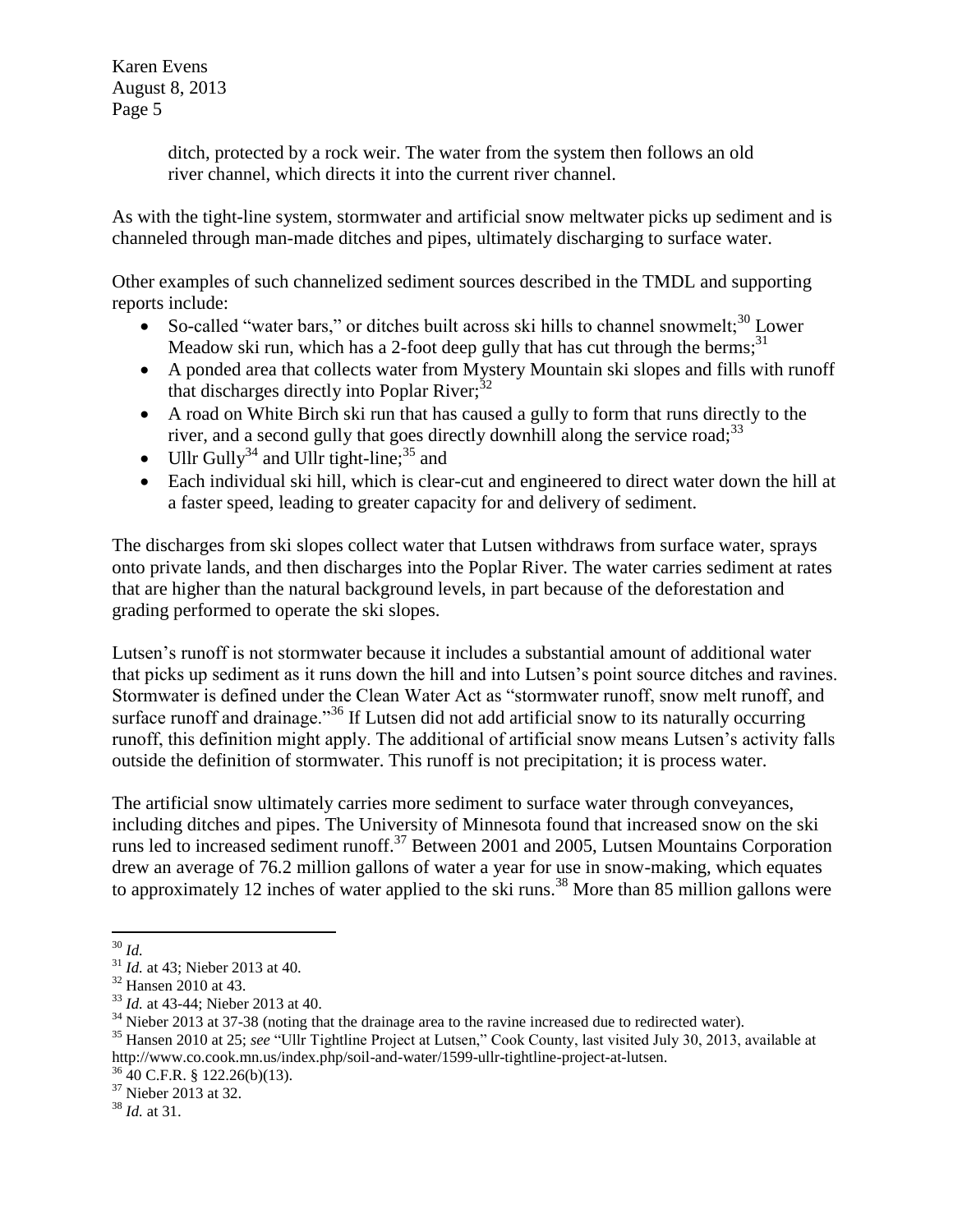withdrawn in both 2008 and 2009, and further increases may be requested in the future.<sup>39</sup> Indeed, Lutsen Mountains Corporation is permitted to withdraw as much as 150 million gallons for artificial snow-making.<sup>40</sup> These significant withdrawals are sprayed onto the ski slopes, increasing subsequent water and sediment runoff. The draft TMDL does not resolve the detrimental impact of increased artificial snowmaking with the lower sediment levels found in recent monitoring data.

The combination of artificial snowmelt and graded, deforested ski runs is a significant source of the Poplar River's turbidity problems. The 2008 RTI report cites erosion gullies and erosion ravines resulting from ski run snowmelt, ski lifts, and access roads, as well as drainage pipes installed on the property, as sources of concentrated sediment runoff that contribute to the Poplar River's turbidity exceedances.<sup>41</sup>

The University of Minnesota's sediment source report calculated the sediment delivery rate for Lutsen Mountains Corporation ski runs at 4 tons per acre.<sup>42</sup> This rate is significantly higher than the natural sediment delivery rate from stormwater; forested areas immediately adjacent to the ski runs with the same slope and soils produce a sediment delivery rate of 0.009 to 0.32 tons per acre.<sup>43</sup> Water infiltration rates were two times greater in forested areas compared to deforested ski runs, and approximately 40 times greater than graded ski runs.<sup>44</sup> Lutsen's ski runs and artificial snowmaking add significant sediment above natural background conditions.

MCEA requests that the MPCA assign the discharge from the ski hills to the wasteload allocation, identify specific reductions needed, and implement those reductions through an NPDES permit. MPCA must revise the wasteload allocation, load allocation, and implementation framework for the TMDL accordingly.

## *The TMDL Must Assess Contributions in Critical Conditions*

The draft TMDL identified the months of April and May as the critical conditions for meeting the turbidity standard.<sup>45</sup> It also estimated the total reductions needed at high, moist, and midrange flows. The draft TMDL did not, however, quantify the contributions from each source category at the critical flows during the critical season.<sup>46</sup> This step is necessary to determine what sediment sources need to be reduced to meet the 12 mg/l TSS target. Because the TMDL never identifies the relative source contributions across the load duration curve, the sediment source estimates are divorced from the maximum daily loads assigned.

 $\overline{a}$ <sup>39</sup> *Id.* at 32.

<sup>40</sup> Minnesota Water Appropriation Permit No. 1964-0846 (Issued Aug. 16, 2011).

<sup>&</sup>lt;sup>41</sup> "Poplar River Turbidity Assessment," p. 33 ("There are several places of concentrated runoff within the Lower Poplar River valley that emerged as a result of the recreational-based development…." ).

<sup>&</sup>lt;sup>42</sup> Hansen et al, "Poplar River Sediment Source Assessment," p. 22, March 30, 2010 (Univ. of Minnesota).

<sup>&</sup>lt;sup>43</sup> Hansen 2010 at 22; Nieber 2013 at 29 (citing Patric, J.H., J.O. Evans, and J.D. Helvey, 1984. Summary of soil erosion data from forested lands in the United States, J. Forestry, 82: 101-104.).

<sup>44</sup> Hansen 2010 at 22.

<sup>45</sup> Draft TMDL at 33-34.

<sup>46</sup> *Id.*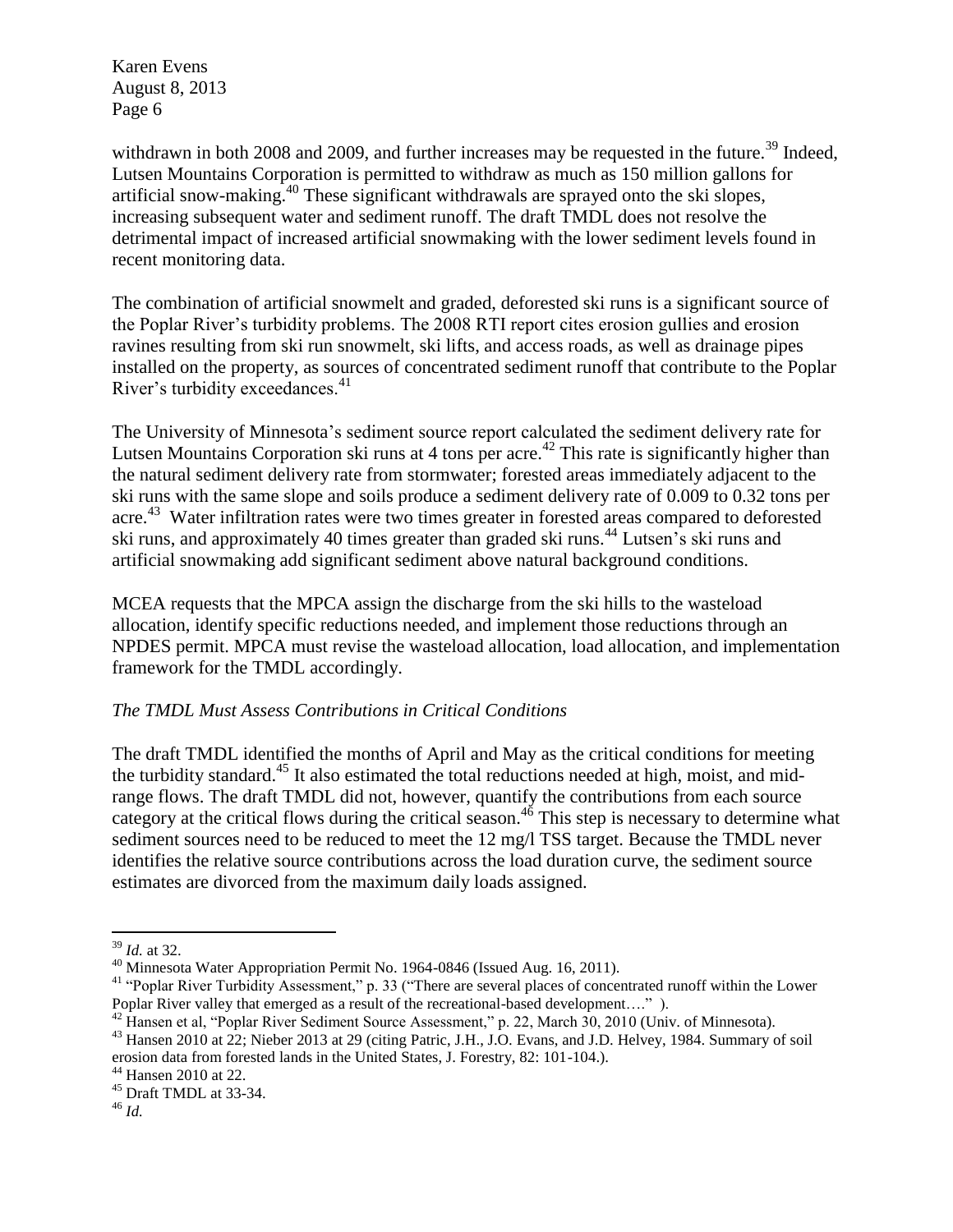The studies conducted in association with the TMDL consistently showed that the water discharged from ski runs is responsible for a significant portion of the sediment load in the Poplar River. The 2008 RTI report found that 33 percent of the river's total sediment load is attributable to ski runs and associated bare trails and roads, though these land uses represent only 14 percent of the watershed's total surface area.<sup>47</sup> On a yearly average, 65 percent of the upland sediment load originates from ski runs, which represents 660.5 tons of sediment delivery to the Lower Poplar River.<sup>48</sup> According to the same report, total suspended solids (TSS) are highest in the Lower Poplar River Watershed, where Lutsen Mountains Corporation operates its ski runs, during the month of April:

The month of April is typically characterized by high concentrations and loads of TSS and was shown in FLUX modeling to be the month of highest TSS loading. A portion of this load is likely delivered by melting snow; however, other factors, such as lack of ground cover and forest canopy, likely contribute to increased sediment detachment and transport to the Poplar River.<sup>49</sup>

Because the contributions from ski slopes appear to be the largest contributor of sediment and peak during the critical conditions in April and May, they may need to be the focus of reductions during implementation. The final TMDL should include updated information about the sediment contributions from ski slopes and other sources during the critical conditions to assign proper wasteload and load allocations.

#### *The TMDL Must Resolve Differences in Source Magnitudes*

The draft TMDL utilizes multiple studies without describing the differences in their source estimates or resolving conflicting estimates. As a result, it is unclear how significant each source is and how much each source needs to be reduced.

In addition to differences in contribution estimates from ski slopes, the draft TMDL ignores different estimates from other source categories. The second largest source identified is a series of slumping river banks/bluffs, including the so-called "megaslump."<sup>50</sup> The exact contribution from these slumps is disputed, with the RTI study estimating that they contribute 726 tons of sediment per year<sup>51</sup> and the University of Minnesota study estimating that they contribute only 472 tons per year.<sup>52</sup> The biggest difference is in the "megaslump," with RTI estimating 504 tons per year<sup>53</sup> and the University estimating 188 tons per year.<sup>54</sup> The University of Minnesota appears to have used more detailed information in calculating the contributions from slumps,

- <sup>51</sup> RTI 2008 at 34.
- <sup>52</sup> Nieber 2013 at 30.
- <sup>53</sup> RTI 2008 at 34.

 $\overline{a}$ <sup>47</sup> RTI 2008 at 9.

<sup>48</sup> *Id.* at 28.

<sup>49</sup> *Id.* at 20.

<sup>50</sup> Draft TMDL at 37.

<sup>&</sup>lt;sup>54</sup> Nieber 2013 at 30.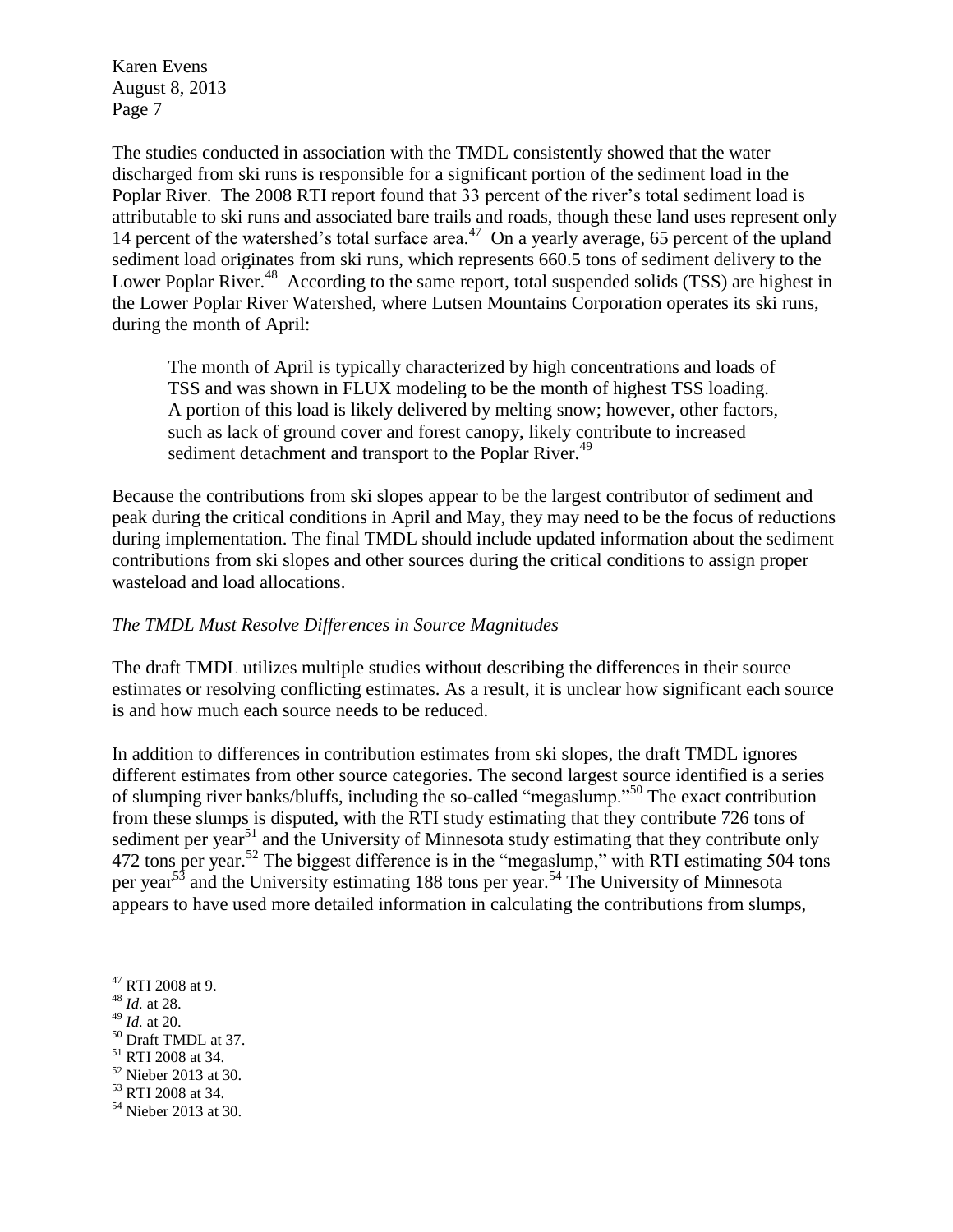mapping the locations of each slump reviewed.<sup>55</sup> The differences in estimates are shown below in Figure 1. The TMDL leaves this conflict unresolved.

Similarly, the TMDL does not address the differences in estimated sediment contribution from in-channel scouring. The RTI report estimated a median contribution of 53 tons of sediment per year, while the University of Minnesota report made no comparable estimate.<sup>56</sup> The TMDL appears to use the RTI estimate without explaining why the more detailed approach used by the University of Minnesota is not valid.

Similarly, the TMDL uses estimates from the 2008 RTI study to evaluate sediment contributions from forest land. Subsequent studies found that the estimated rate of erosion from forested lands was much lower. As with the slumps, the difference between the two studies is significant: the RTI study estimated forest contributions at 0.32 tons per acre, but the University of Minnesota study estimated 0.009 tons per acre.<sup>57</sup> By using such different coefficients, the forest contribution in the earlier study is significantly larger than the later estimate, 280 tons per year versus six tons per year.<sup>58</sup> Unhelpfully, the TMDL includes both of these estimates without evaluating which is accurate.<sup>59</sup>

Accuracy in this source assessment is necessary to ensure that the wasteload and load allocation are assigned appropriately and that implementation is targeted effectively. Assigning too large a contribution to forests or slumps could lead to smaller estimations (and subsequent reductions) from ski slopes and their runoff conveyances. The final TMDL must include additional information about source types, sediment contributions during critical conditions, and overall sediment contributions to ensure an accurate assignment of the wasteload and load allocations.

By combining the updated monitoring data as well as the updated estimates in the University of Minnesota studies, the source assessment drastically changes, as shown in Figure 1.

 $\overline{a}$ <sup>55</sup> Hansen 2010 at 29; Nieber 2013 at 20.

<sup>56</sup> RTI 2008 at 37; Nieber 2013 at 30.

<sup>57</sup> Nieber 2013 at 29.

<sup>58</sup> *Cf.* Draft TMDL at 37 (Fig. 5.1, taken from RTI 2008 at 37), 41 (Table 5.1).

<sup>59</sup> Draft TMDL at 37, 41.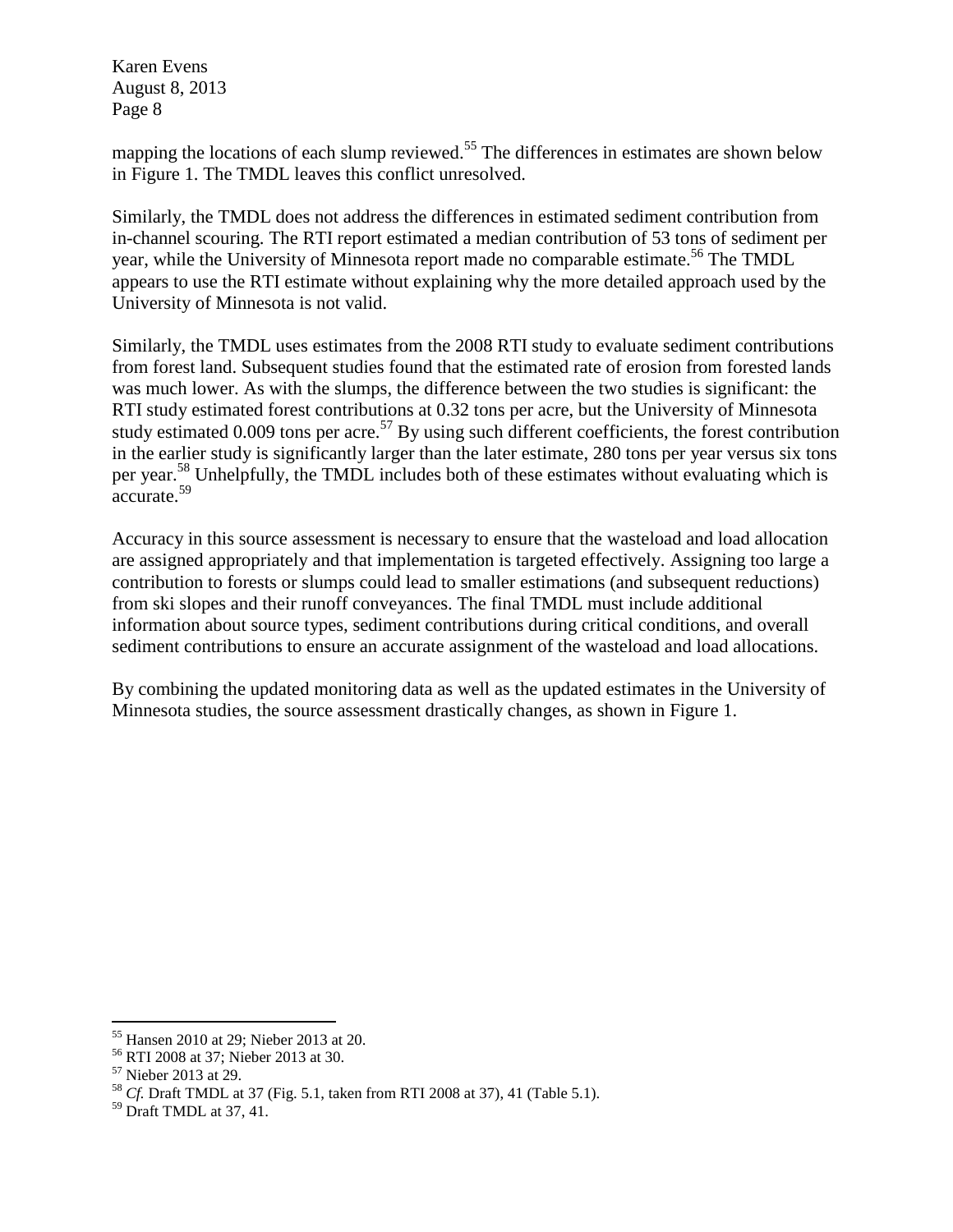$\overline{a}$ 



**Figure 1. Estimates of sediment loading by source category.** RTI estimates are in blue; University of Minnesota (UMN) estimates are in red. The minimum and maximum estimates are represented by the error bars for RTI estimates and for the UMN ski run, trail, and road estimate.

These changes, along with considering the ski runs a point source, will affect the mix between the wasteload and load allocation.

The final TMDL should resolve the conflicting estimates of contributions from ski slopes, slumps, and other sources. It must clarify which of the estimates for each category is accurate and the scientific basis for the selected rate. MPCA should to amend the TMDL to address the pollutant sources categorically as recommended in its own guidance in place of a lump sum of watershed loading. The TMDL should, at a minimum, include the steps to target the specific sources during the implementation planning process and before expending public resources to address them.

#### *Lack of Reasonable Assurance of Nonpoint Source Reductions*

Reasonable assurance is a required element when wasteload allocations depend on successful implementation of nonpoint source load reductions.<sup>60</sup> MPCA recommends that "some additional provision in the TMDL, such as a schedule and description of the implementation mechanisms for nonpoint source control measures, is needed to provide reasonable assurance that the nonpoint source measures will achieve the expected load reductions."<sup>61</sup> EPA states that the

<sup>60</sup> *Guidance for Water Quality-Based Decisions: The TMDL Process*, U.S. EPA, 1991.

<sup>61</sup> *Lake Nutrient TMDL Protocols and Submittal Requirements*, MPCA, March 2007, at 46.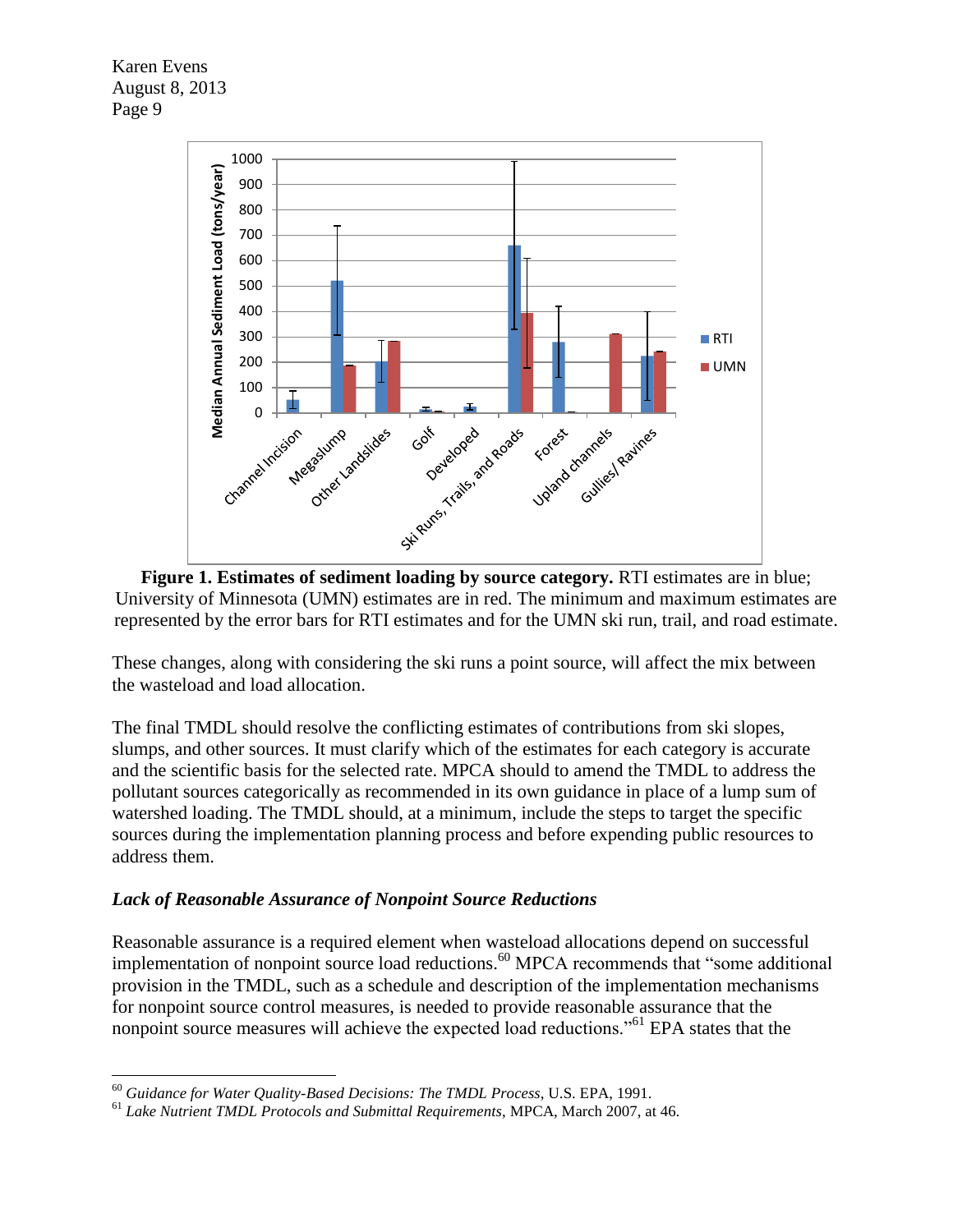measures should not only be specified, but "will be implemented and maintained."<sup>62</sup> Such delivery systems should have adequate funding. $63$ 

The TMDL does not provide these assurances. It identifies existing permit authorities, though the contribution from permitted sources is small. $64$  It goes on to state that the county water plan provides additional assurance, though it is unclear how a water plan that has been in place for almost two decades will lead to different outcomes from past experience.<sup> $65$ </sup> It also cites the success of BMPs, noting that several have already been undertaken, but does not assess the degree to which past BMPs have reduced loading to achieve the water quality standard, nor does it assess whether additional BMPs will be successful. The recent BMPs were implemented by a coalition of local businesses (the Poplar River Management Board), and there is no assurance or funding for future implementation. The TMDL does not identify any regulatory or nonregulatory programs to ensure nonpoint source reductions, lacks a schedule for nonpoint source reductions, and lacks a reliable delivery system supported by adequate funding.

The TMDL include additional detail of necessary steps and assurances of reductions from nonpoint sources to ensure that the reductions necessary to meet water quality standards will be achieved, and further recommends that the TMDL take into account those practices already implemented.

#### *Conclusion*

The organizations listed below urge the MPCA to carefully review the issues above and make any necessary additions and changes to the draft TMDL before adopting and submitting it to the EPA for final approval. Please feel free to contact us should you have any questions with respect to these comments. Thank you for the opportunity to comment.

Sincerely,

Karlung M Hoffman

MCEA MCEA

Minul Summ

Kathryn Hoffman Michael Schmidt Staff Attorney Water Quality Associate

Trevor Russell, Watershed Program Director Friends of the Mississippi River

<sup>62</sup> *Protocol for Developing Nutrient TMDLs*, U.S. EPA, Nov. 1999, at 7-3.

<sup>63</sup> *Reasonable Assurance for Sources for Which an NPDES Permit is Not Required*, 65 Fed Reg. 43599-43600 (July 13, 2000).

 $64$  Draft TMDL at 45.

<sup>65</sup> *Id.*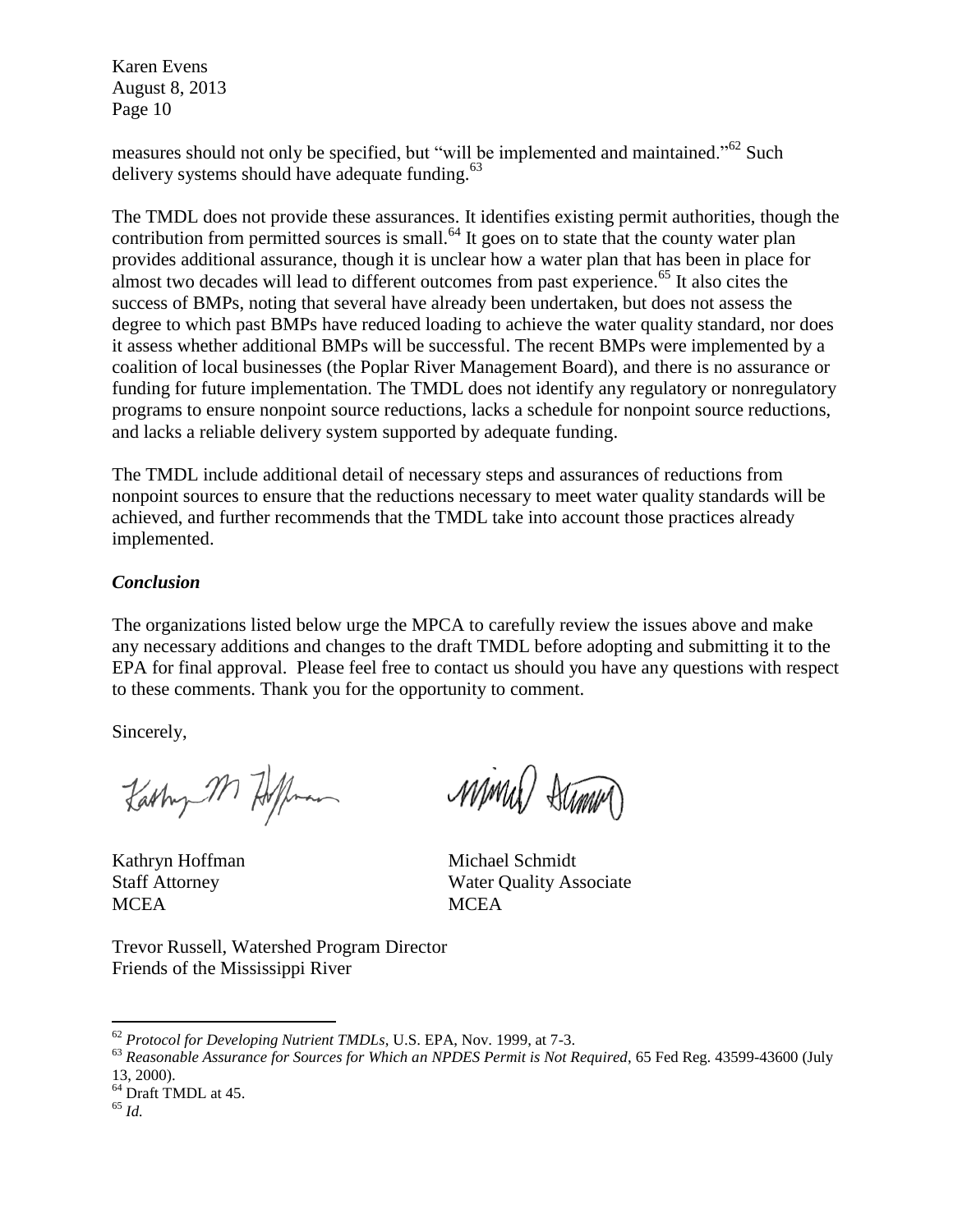Barry Drazkowski, President Minnesota Division Izaak Walton League of America

Steve Morse, Executive Director Minnesota Environmental Partnership

Jon Lenczewski, Executive Director Minnesota Trout Unlimited

LeRoger Lind, President Save Lake Superior Association

cc: Gaylen Reetz, MPCA Dave Werbach, US EPA Region V George Azevedo, US EPA Region V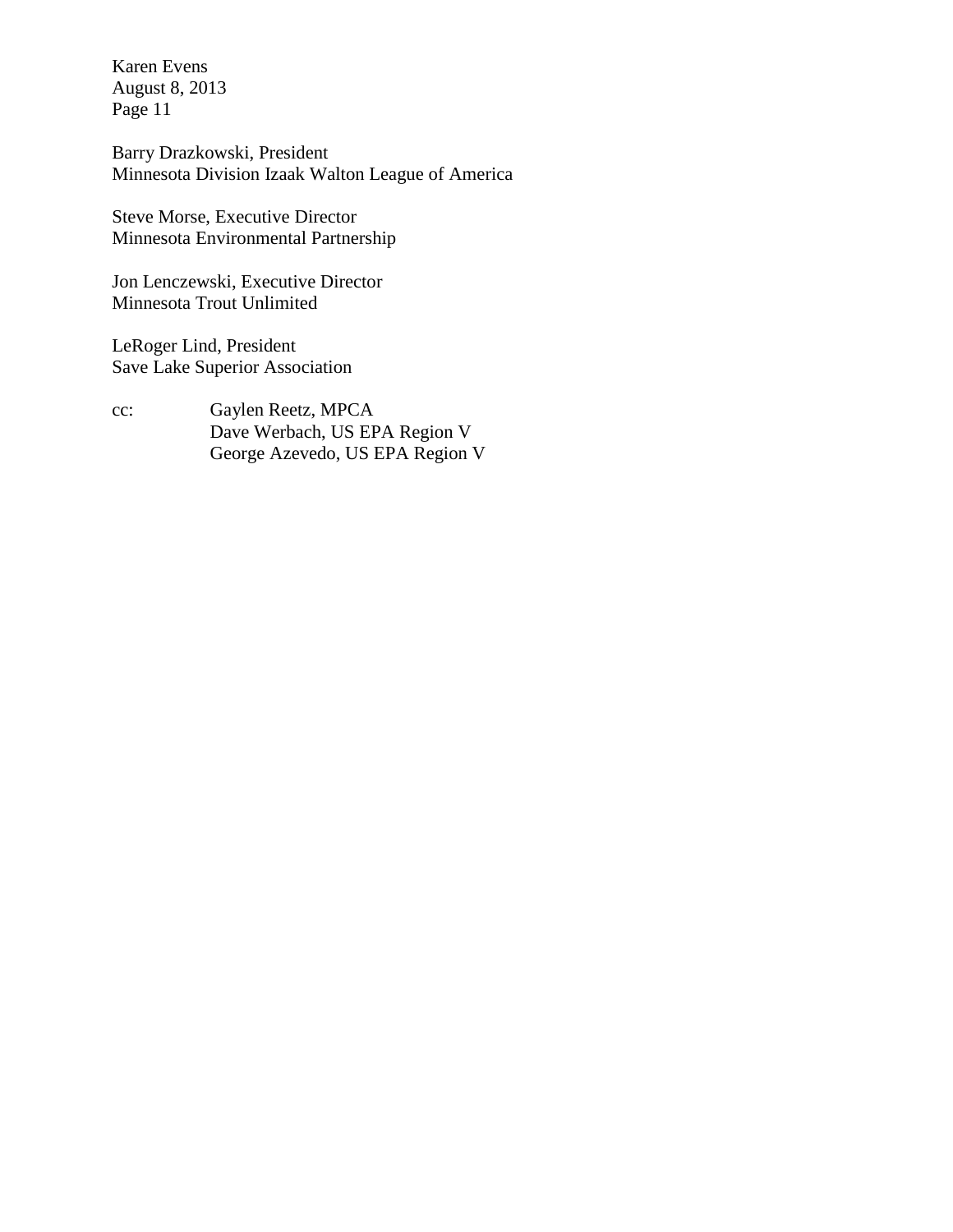1326 E. Skyline Blvd. Duluth, MN 55805

July 8, 2013

Dear MPCA Board and Staff and U.S. EPA,

First, I would like to thank you for attempting to do something for the lower Poplar River. I have hiked along and in that river often over the years and it always breaks my heart to see the impact the ski hill has had on it. There have been times when I have watched huge amounts of muddy water coming directly down the ski slope and into the water. I'm happy to see some work being done throughout the area to reduce the sediment load.

The TMDL document is a disappointment, however. I was unable to decipher whether the available options are capable of reducing turbidity to the point where you could conclude that there is reasonable assurance that the target loads can be met over time. I was unable to correlate Table 5.3 (which refers to tons per acre per year based on vegetation type, amount of artificial snow, and slope length) with Table 4.1 (which refers to pounds per day). The TMDL should not be approved unless calculations show that the load can actually be reduced to the total maximum daily load amount under a scenario that the owners of the ski hill are amenable to. I would ask the Board and the EPA not to approve the TMDL without this critical piece of information. While I do have some sympathy for the owners of the ski hill, I think that if slopes need to be shortened and a forested buffer established along the river in order to meet the load targets, that is what should be done.

Thank you again for your work on behalf of the Poplar River.

Sincerely, Jane Reyer